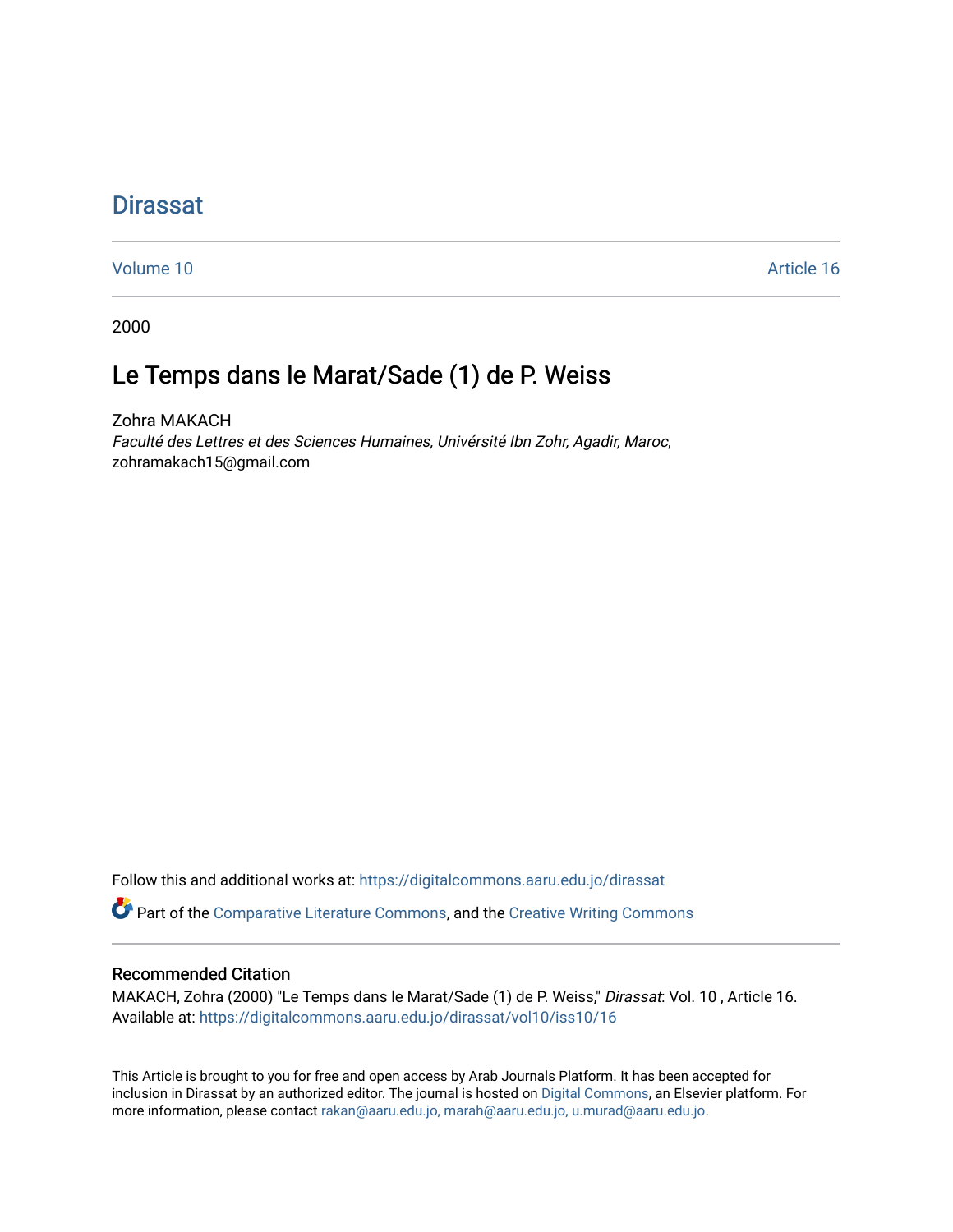# Le Temps dans le Marat/Sade (1) de P. Weiss

### Cover Page Footnote

(1) Peter Weiss, La persécution et l'assassinat de Jean-Paul, Marat représentes par le groupe théâtral de l'hospice de Charenton sous la direction de Monsieur de Sade, traduit de I'allemand par Jean Baudrillard, éd. Seuil. Paris, 1965.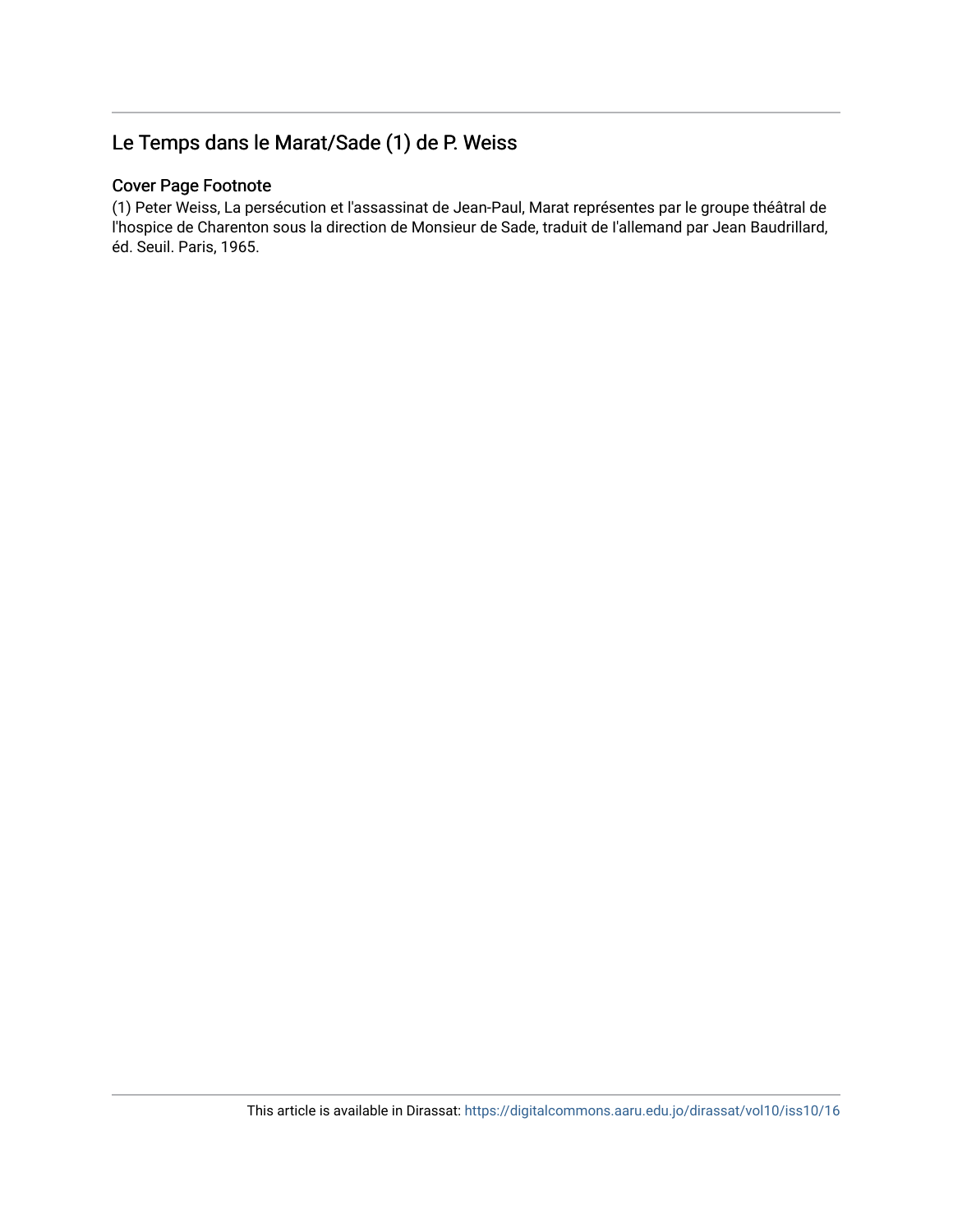## Le Temps dans le Marat/Sade (1) de P. Weiss

Zohra Makach Faculté des Lettres et des Sciences Humaines Meknès

Le temps est un élément essentiel de l'œuvre dramatique. Une pièce s'inscrit dans la durée, il s'y passe des événements qui durent un certain temps, pendant les entractes, et dans les coulisses en même temps que sur scène. Certes, il faut reconnaître que la notion de temps, au théâtre, est très complexe. Il est difficile à saisir en un seul concept. En général, on repère, dans le genre théâtral, deux voire trois temporalités. Le présent scénique qui représente le temps dramatique, le temps continu, de la représentation, ensuite le temps de la fiction parlée, le temps décrit par la parole et le récit, enfin le temps de l'action jouée. Autrement dit, on distingue entre le temps de la représentation, celui de la fiction parlée et enfin celui de l'action représentée.

Du point de vue temporel, le drame de Weiss est une pièce très riche. C'est une dramaturgie de fragment qui se présente comme un immense collage thématique et temporel. Il n'y a pas de déroulement linéaire, chaque tableau du drame se situe à un moment différent du tableau précédent. Le texte est donc construit sur un système de contrastes, de variations et de retournements, qui ne cessent d'agiter les émotions et relancer la réflexion.

Dans cet article nous essayerons de voir comment le Marat/Sade de P. Weiss s'organise du point de vue temporel. Se déroule-t-il sans interruption ou comporte-t-il des pauses et des temps morts ?

1

<sup>(1)</sup> Peter Weiss, La persécution et l'assassinat de Jean-Paul, Marat représentés par le groupe théâtral de l'hospice de Charenton sous la direction de Monsieur de Sade, traduit de l'allemand par Jean Baudrillard, éd. Seuil, Paris, 1965.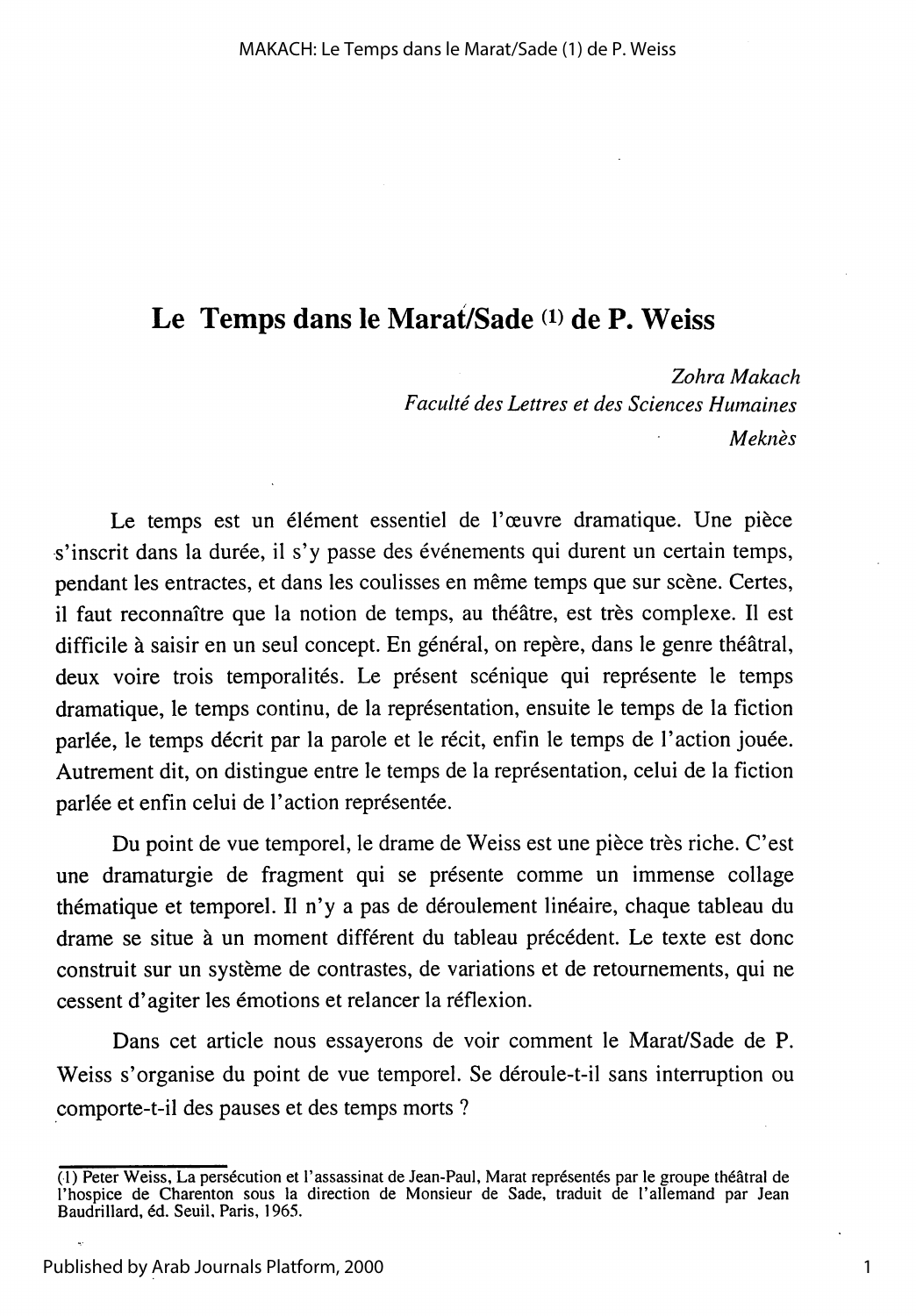#### Marat/Sade : Niveaux de temporalité

Dans le Marat/Sade de P. Weiss, contrairement à la temporalité qu'on peut trouver chez Genet, les niveaux chronologiques sont clairement construits. Dans la présentation, tableau 4, l'annonceur précise que nous avons affaire à trois niveaux de temporalité.

L'annonceur :

«Et nous voilà par cette brève introduction

Déjà en route pour la représentation

Aujourd'hui 13 juillet 1808

Comme il y a quinze ans vous allez voir

La grande nuit tomber sur lui

Qui'est là-bas dans la baignoire»(2)

L'essai de théâtralisation de Sade reconstruit l'assassinat de Marat qui a eu lieu le 13 juillet 1793 (temps de l'action narrée), la représentation de ce spectacle se passe à l'hospice de Charenton «aujourd'hui 13 juillet 1808 / comme il y a quinze ans» (temps de l'action vécue), et enfin le jeu qui encadre la pièce, avec un public fictif, des chanteurs et des musiciens, thématise la réalité scénique et le présent empirique du spectateur d'aujourd'hui (temps du spectateur).

L'insertion d'une action dans une autre, la reconstitution, quinze ans après, de l'assassinat de J.P. Marat, est un montage qui permet à Weiss de représenter la réalité historique dans la confrontation dialectique du présent et du passé. Dès le départ, on nous invite à assister à une histoire en train de se construire, à une écriture au présent.

«En tant que directeur de Charenton je vous souhaite la bienvenue en cette maison Nous sommes redevables à notre pensionnaire Monsieur de Sade d'avoir pour divertissement et l'édification des malades

<sup>(2)</sup> Ibid, Présentation, tableau 4, p. 20.

https://digitalcommons.aaru.edu.jo/dirassat/vol10/iss10/16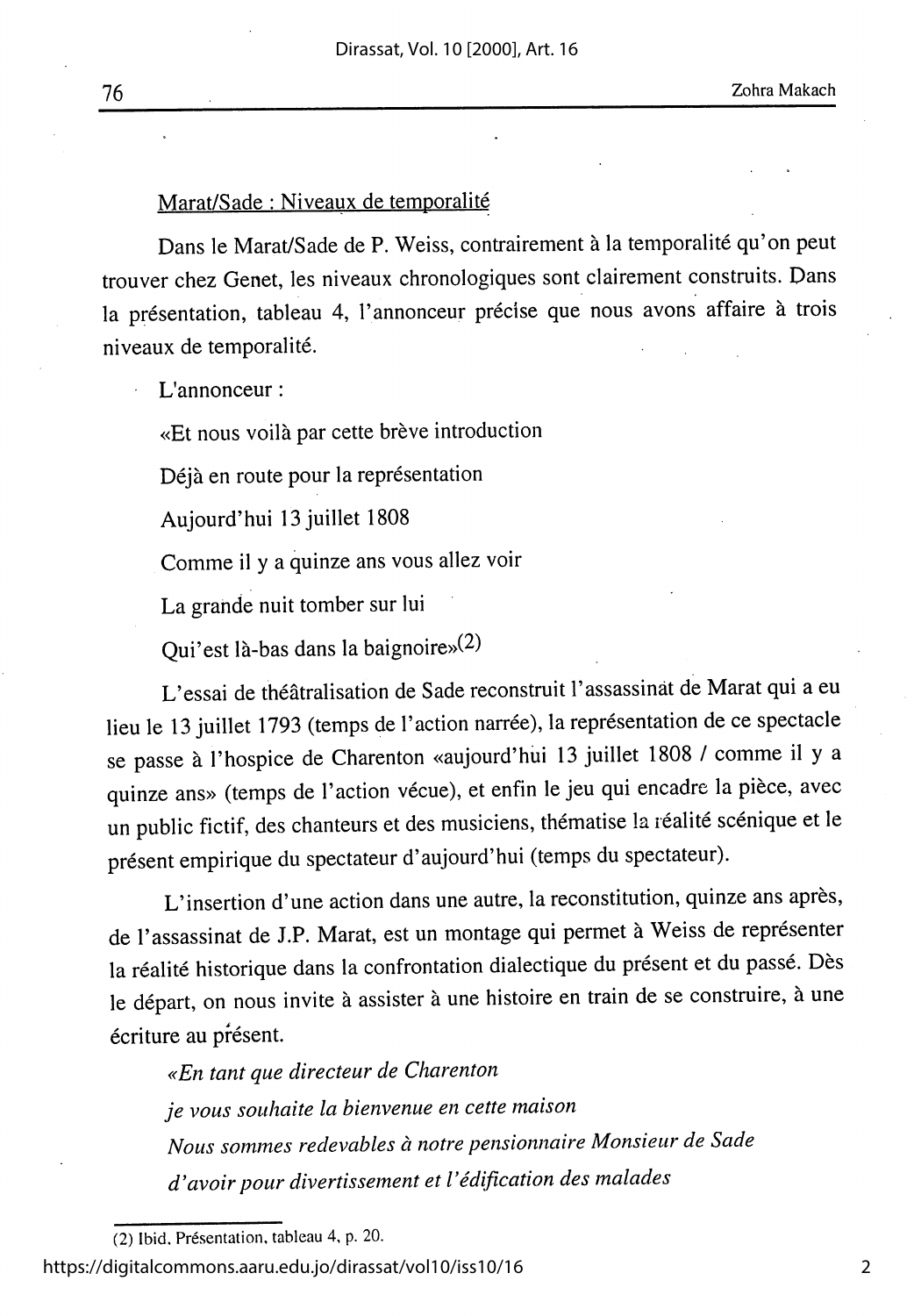imaginé et mis un drame en scène dont il va devant vous faire l'essai ici même (...) (...) notre spectacle sera celui de J.P. Marat et de son agonie laquelle eut lieu dans sa baignoire comme chacun sait sous l'œil vigilant de Charlotte Corday»<sup>(3)</sup>

Ainsi, le récepteur est soumis à la présence et au présent de la scène, à l'immédiateté de ses divers langages de manifestation. Il est amené à recevoir et à fabriquer du sens dans l'instant. Le jeu interpelle les spectateurs pour qu'ils deviennent acteurs à leur tour. En effet, comme la structure de la fable le montre, Weiss «laisse à d'autres de s'épuiser dans le bordel de l'historicisme avec la putain «il était une fois». Il est maître de ses forces : assez viril pour faire sauter le contenu de l'histoire» (4). La dramaturgie en tableaux lui permet de casser la continuité du récit, de stopper la progression temporelle et d'arrêter l'enchaînement dramatique de l'action en cours. L'histoire n'apparaît plus comme une suite qui engendre une autre. Chaque tableau est vu comme une sorte de système isolé. Le dramaturge prend ainsi une grande liberté par rapport à l'ordre chronologique. Les événements sont retardés, suspendus et repris. Dans la fin de l'acte I, par exemple, l'annonceur, en direction de la salle, souligne :

«Suspendons ici le cours des événements dont le terme est déjà imminent et jouissons d'un moment de répit comme si tout ce que vous voyez ici n'est qu'un jeu/ et que la fin elle-même et qui résoud les problèmes puisse être retardée et reprise au gré de nos propres désirs

<sup>(3)</sup> Marat/Sade, Prologue, p. 15, c'est nous qui soulignons.<br>(4) Walter Benjamin, XI thèses sur la philosophie de l'histoire, Poèsie et Révolution, p. 286, cité par (4) Wanter Benjamin, Art messes sur la philosophie de l'instonce, i oesie et Revolution, p. 200, ene par<br>O.R. Veillon dans son article, «Marat/Sade», la célébration des actes de théâtre, in les voies de la créa-<br>tion théât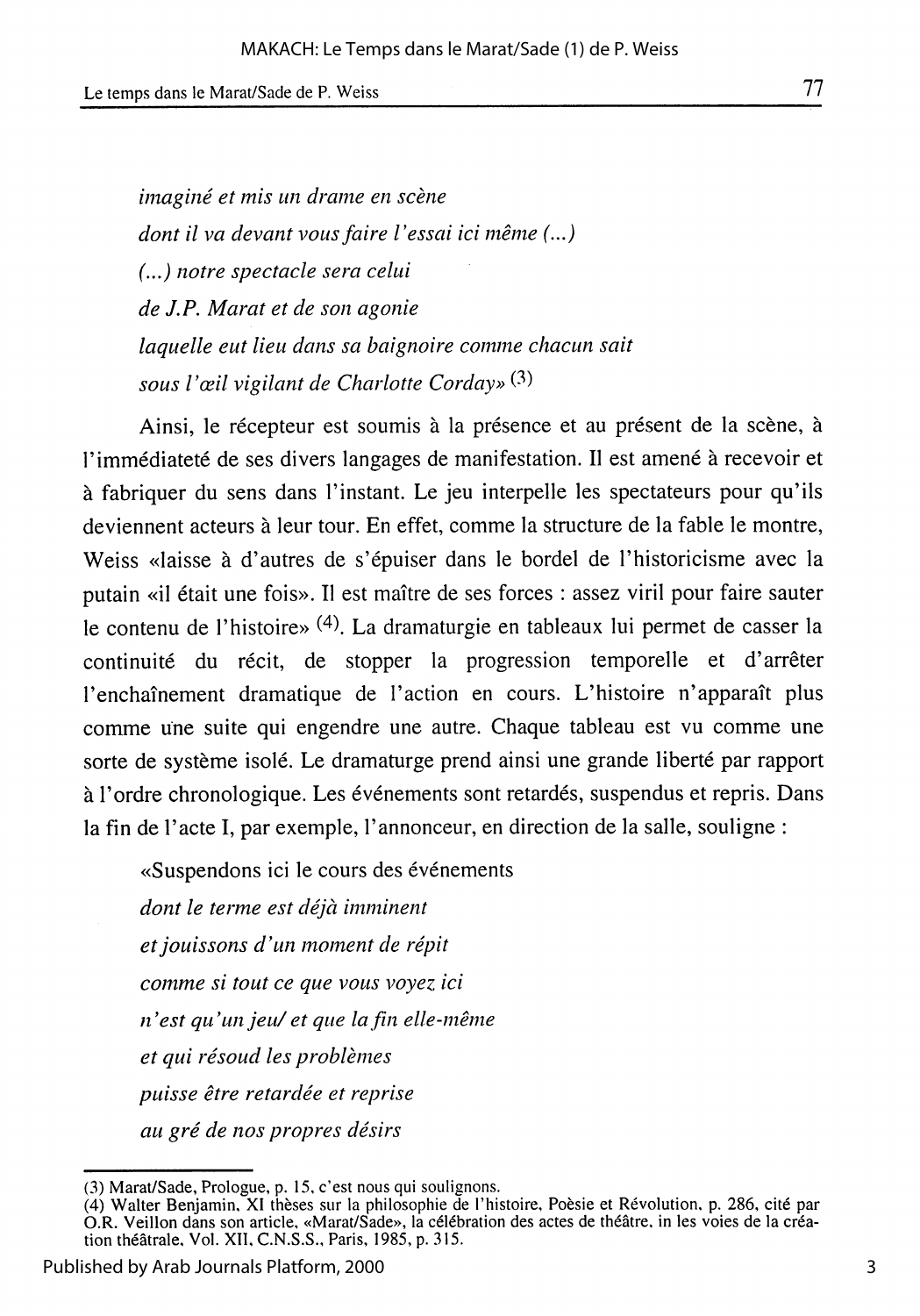Sur ce jouissons des bienfaits du présent tout en pensant pendant l'entracte au sort Il désigne Marat De cet homme qu'après être allés boire vous retrouvez ici dans sa baignoire  $Rideaus(5)$ 

78

Toute la pièce est fondée sur une structure d'emboîtement et de discontinu. Il n'y a pas d'enchaînement d'action ni de temps. La visite de Charlotte Corday à Marat (tableau 9), à titre d'exemple, se situe avant son arrivée à Paris, c'est-à-dire, avant l'achat du couteau. Alors que dans le tableau 9, la malade avait bel et bien l'arme dans son corsage «elle est très près de la baignoire, elle tire le poignard et prend son élan pour le frapper $(6)$ . Dès le début, le déroulement du temps est altéré par des anticipations (ou prolepses), des retours en arrière (ou analepses), ou des commentaires du présent scénique.

#### Marat/Sade : un temps fragmenté

L'assassinat de J.P. Marat, sujet du spectacle, est retardé trois fois. Dans la première visite, Charlotte Corday est décidée à accomplir son acte ; Sade intervient, impose le temps de la répétition, la malade doit par trois fois prendre son élan avant d'enfoncer le poignard dans la poitrine du député «Pas encore Charlotte / Tu dois revenir trois fois devant sa porte $\mathcal{N}^{(7)}$ . Entre temps se déroulent d'autres événements qui n'ont rien à voir avec le sujet. Il est clair que l'infraction à la règle de la causalité dans la structure événementielle ne va pas sans une intention ironique et critique. Le triple retardement de l'assassinat de Marat fait l'effet d'une parodie du drame historique et de son suspense. Certes, cela peut aussi vouloir dire que même dans les récits historiques tout est voué au désordre. L'histoire serait dans son ensemble, une construction fallacieuse et le temps historique «peut être vu (...) comme évolution du hasard, c'est-à-dire s'orientant vers une entropie maximale» $(8)$ .

<sup>(5)</sup> Tableau 26, p. 102.

<sup>(5)</sup> Tabieau 20, p. 102.<br>
(6) Marat-Sade, op. cit., acte I, tableau 9, p. 33.<br>
(7) Marat/Sade, op. cit., «Première visite de Charlotte Corday», p. 33.<br>
(8) A. Ubersfeld, L'école du spectateur, Lire le théâtre 2, Editions So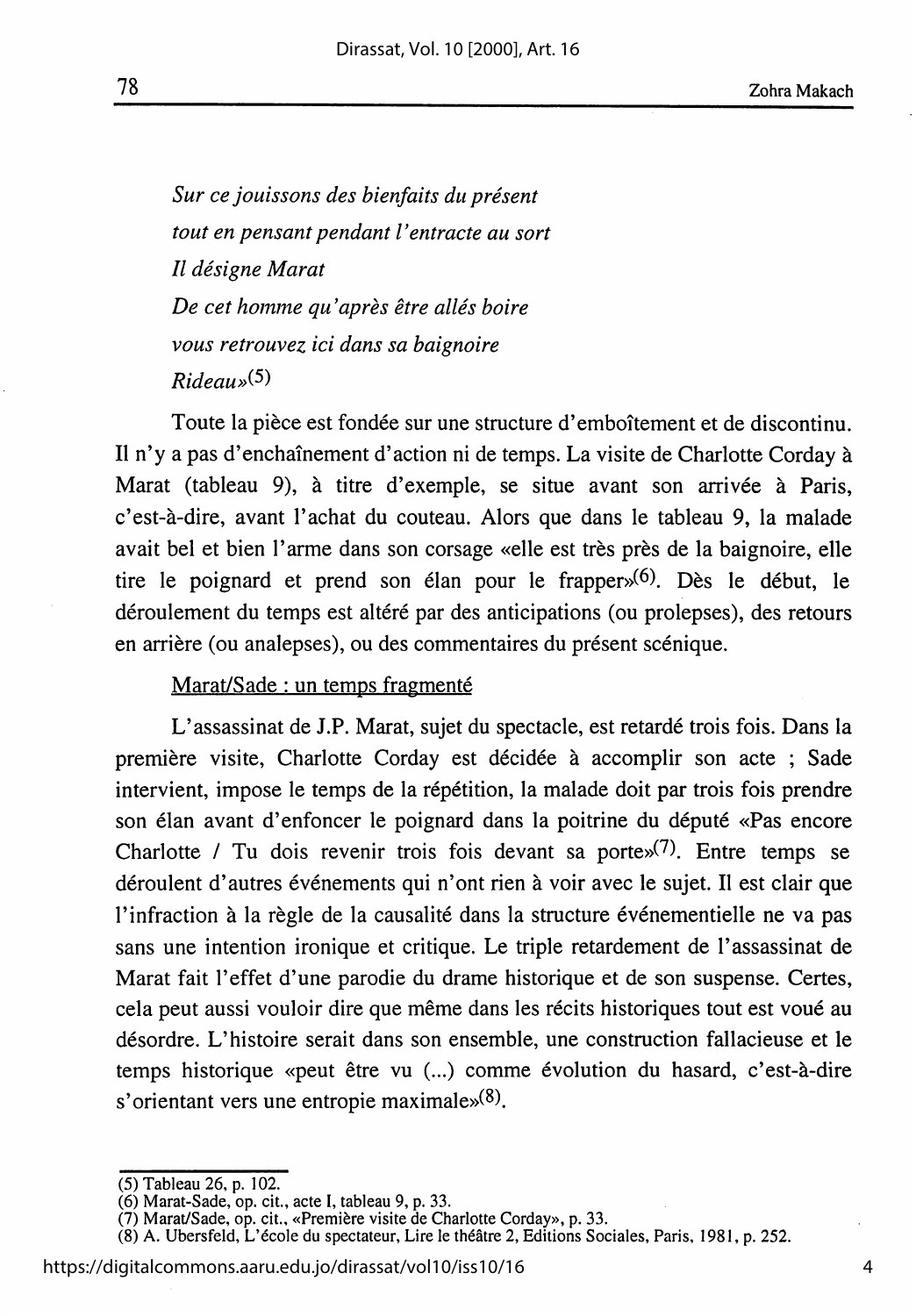La fable historique est aussi interrompue par des commentaires réflexifs, par des adresses au public et par des pauses qui font prendre conscience au récepteur de sa présence concréte au théâtre, c'est-à-dire de son temps de spectateur. Les interventions de l'annonceur et de Coulmier, brisent la structure linéaire du temps, en créant des brèches dans sa continuité. Dans ces intervalles apparaît un autre temps qui n'obéit pas au processus linéaire du temps de la fiction, c'est le temps de la représentation. Dans le tableau 7, à titre d'exemple, la redondance des interventions de l'annonceur accentue le temps de la répétition et par là suspend le temps de la fiction :

L'annonceur «Tandis que vous attendez il se retourne Au fond un murmure naît et se propage Le choeur chuchote Corday Corday L'annonceur Tandis que vous attendez que celle-ci l'anéantisse Il désigne charlotte Corday L'orchestre joue le thème de Charlotte Corday Un temps L'annonceur attend que les religieuses aient fini leurs préparatifs Et nul de nous Et nul de nous Charlotte est conduite sur le devant par les religieuses Et nul de nous  $n$ 'y peut rien Si la voilà déjà prête devant sa porte Il frappe trois fois sur le sol. Corday est installée sur le plan du jeu. Tout ceci a l'air d'un rituel.

La musique prend fin, les religieuses se retirent (9)

<sup>(9)</sup> Marat/Sade, op. cit., Acte I, tableau 7, p. 27-28.

Published by Arab Journals Platform, 2000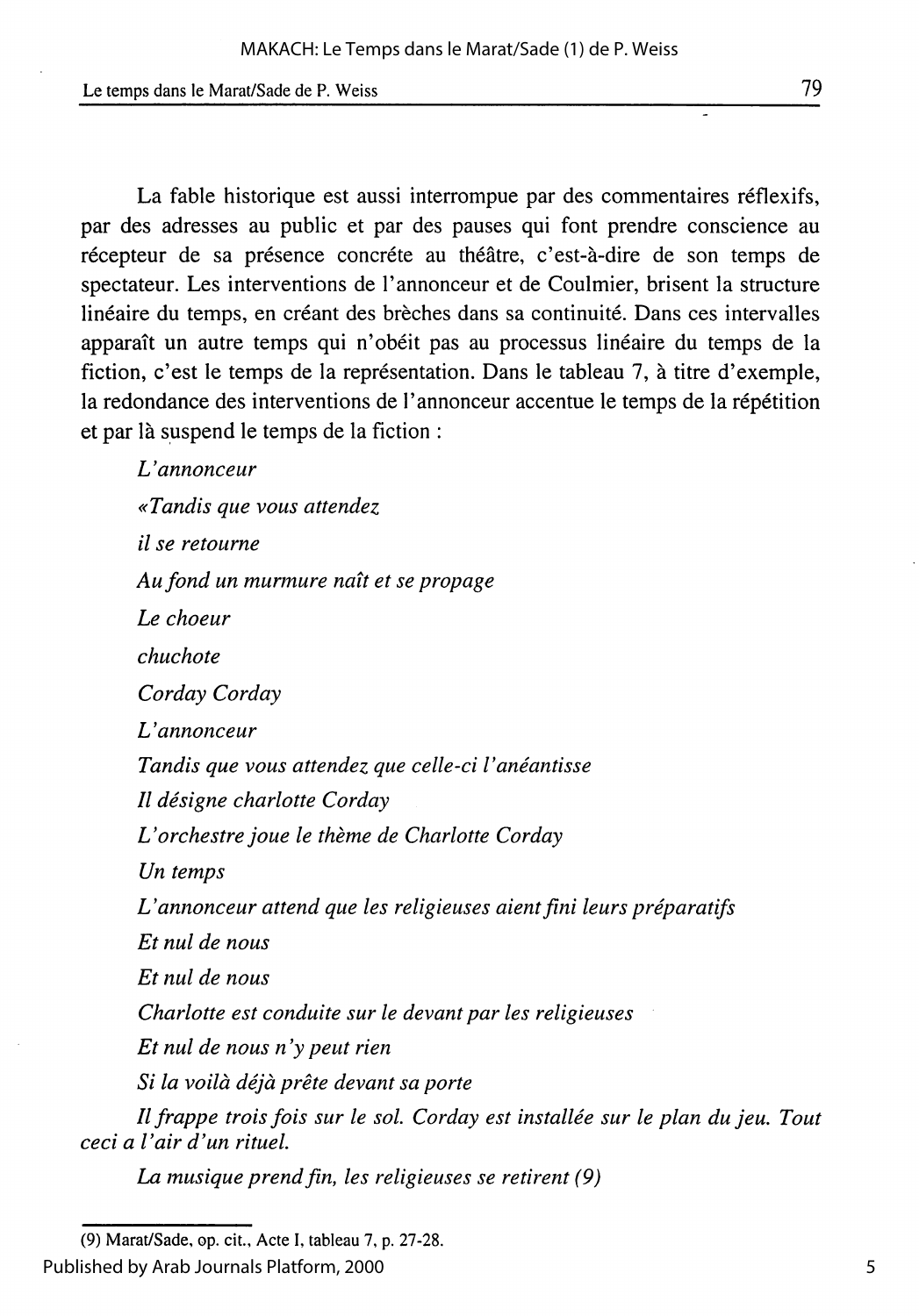### Temps de la représentation : Théâtre dans le théâtre

La présence de l'annonceur sur scène accentue le temps de la représentation. Au lieu d'être entraîné par le mouvement du récit, il arrête le déroulement des faits, force à réfléchir. La fin du premier acte en est un très bon exemple. L'annonceur invite le récepteur à suspendre le cours des événements et à jouir d'un moment de répit <sup>(10)</sup>. Tout ce qui est représenté n'est qu'un jeu. Ainsi la théâtralité et sa négation cœxistent pour créer un nouveau sens, néanmoins sans jamais disparaître entièrement ni l'une ni l'autre. Pour faire sentir le temps fictionnel, le dramaturge travaille sur le discontinu de la représentation. La fable est parsemée de coupures visibles, de pauses et de silence. L'exhibition de ces interruptions oblige «à revenir au réel, réel double, celui du spectateur hors du théâtre, réel référentiel de l'histoire qui marche dans l'intervalle et à faire avancer l'action ; de toute manière ce qui est vu est l'objet de la dénégation, c'est l'intervalle qui contient la référence au réel»(11).

L'intervention la plus spectaculaire est certainement celle qui consiste à empêcher l'assassinat de Marat afin de faire place à un interruptus. Corday prenait un grand élan pour frapper, «l'annonceur lance un coup de sifflet strident. Les malades, les infirmiers et les religieuses ne bougent pas. Corday s'affaisse sur elle même «Pour laisser place à un temps futur, le temps du passé est suspendu. Tout le monde est immobile ; les quatre chanteurs annoncent à Marat «ce qu'il adviendra lorsqu'il ne sera plus / et que vous connaissez vous bien entendu». Autrement dit, le récit des chanteurs révèlent des événements qui constituent pour Marat et les autres personnages le temps futur, mais pour le spectateur, ils font partie du passé proche (la mort de Danton et de Robespierre) et du présent (aujourd'hui nous avons hérité de Bonaparte).

Ainsi, la fable se présente comme ouverte. Le temps est non-fini et la cérémonie ne s'achève pas. Elle ouvre le spectateur sur la perspective de sa propre situation. Le passé de la fiction devient ainsi pour le récepteur un passé déjà-là. La pièce répétée est elle-même indice du passé connotant ainsi la permanence et

https://digitalcommons.aaru.edu.jo/dirassat/vol10/iss10/16

<sup>(10)</sup> Marat-Sade, op. cit., Tableau 26, p. 102.<br>(11) A. Uberfeld, L'école du spectateur, Lire le théâtre 2, Editions sociales, Paris, 1981, p. 252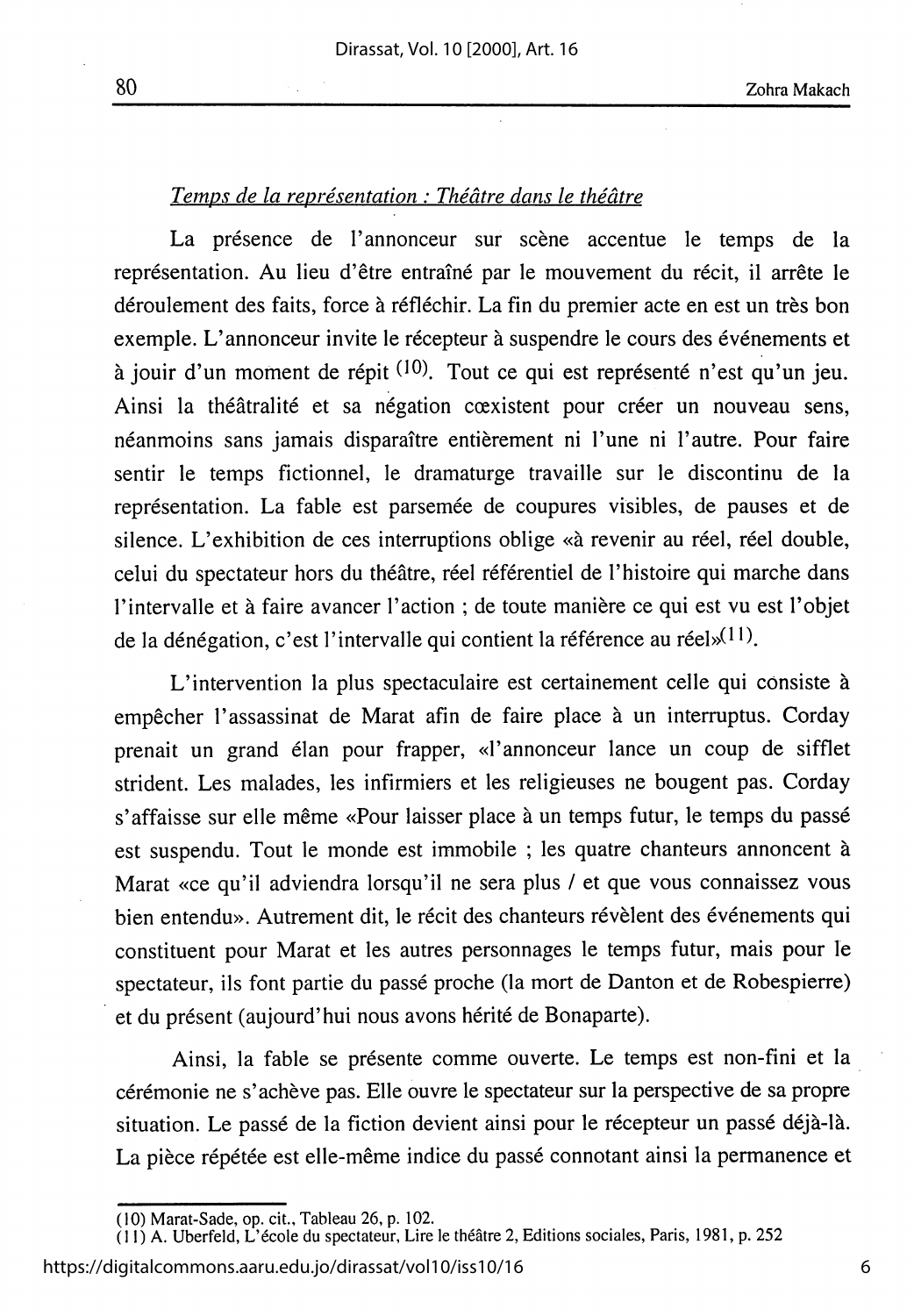son possible recommencement. Le moment du démarrage de la pièce est aussi le moment où le passé se lie au présent. Dès le début du spectacle, les malades situent l'événement historique (1789-1793) tout en f'sait appel au présent (1808) : «En ce temps-là ça fésait déjà quatre ans/qu'on s'était mis à faire la Révolution / qu'on avait renversé le grand bidule en or / et raccourci en plus quelques uns du trognon» (1789) «ce jour là c'était la veille de la fête de la fédération / et Marat revivait dans sa gloire / la première grande victoire de la Révolution / qui pris fin par la suite par l'empereur Napoléon»(1808) <sup>(12)</sup>. Dans le tableau 6, il est question du présent de la représentation, c'est-à-dire 1808 «Et v'là les autres maintenant qui nous pompent le sang / ils nous jettent des chiffons de papiers (...) Qui nous retient injustement prisonniers qui nous enferme / Nous sommes sains d'esprit nous voulons vivre libres» $(13)$ .

A la fin du spectacle - et même au cours de la représentation - les malades réalisent que le passé représenté n'est autre que leur propre présent, d'où le chaos final et la révolte des pensionnaires. Le passé devient ainsi présent. L'autre dimension du présent se distingue par la permanence de l'histoire et du passé. Elle en constitue une image analogique par sa permanence idéologique. La présence simultanée de deux temps représentés ouvre la perspective d'une nouvelle dimension, celle-ci verticale à côté de la dimension horizontale des événements dramatiques présents sur scène, et constitue l'effet de théâtralité qui est la particularité du temps weissien. On pourrait définir ainsi le temps théâtral du drame comme le rapport entre le temps réel de la représentation, durée vécue par le récepteur, et le temps fictionnel. Celui-ci s'inscrit donc dans un rapport de similitude et/ou de différence avec le temps du spectateur.

A l'instar de l'annonceur, Coulmier (directeur de l'hospice de Charenton) souligne lui aussi l'hétérogène. Outre son statut de directeur, Coulmier est à la fois spectateur et acteur. Il joue son propre rôle. C'est lui qui ouvre (le prologue) et clôt (épilogue) le spectacle. Quand le spectacle prend la forme d'une dénonciation, voire d'une parodie, Coulmier interrompt le jeu. Ses interventions

81

<sup>(12)</sup> Marat/Sade, Acte I, tableau 5, p. 21-22, c'est nous qui soulignons.<br>(13) Ibid., Acte I, tableau 6, p. 25-26.

Published by Arab Journals Platform, 2000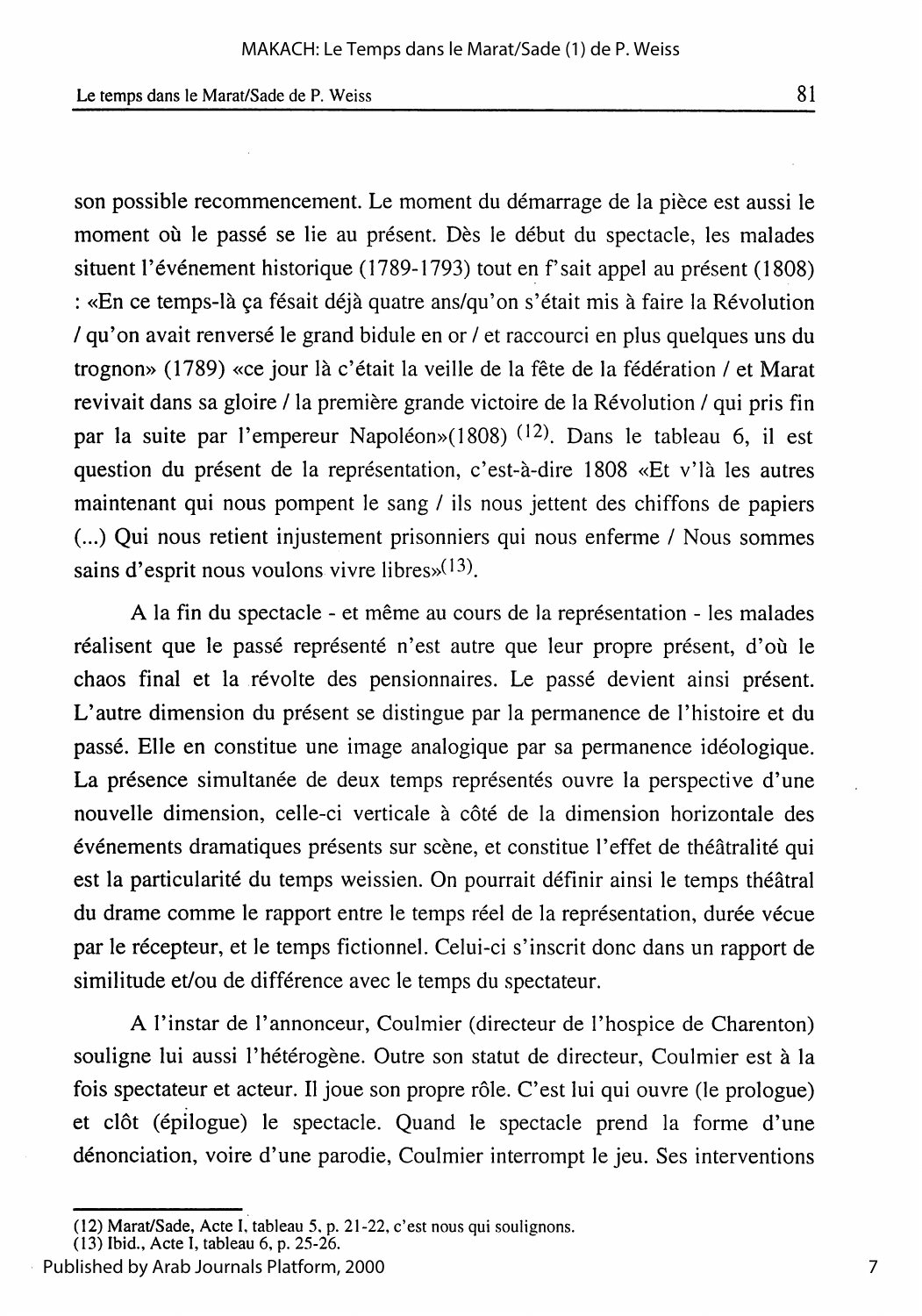82

sont très révélatrices. Elles introduisent, dans l'aire de la théâtralité, l'entrecroisement temps fictif/temps réel ce qui tend à rompre sa cohérence systématique. Elles soulignent surtout le temps de la représentation, le temps présent (réel) :

«Monsieur de Sade je sens qu'il faut que j'impose ici les voix de la raison où allons-nous si dès le début de la pièce nous laissons se développer une telle agitation conservons donc notre calme Finalement les temps ont changé et nous devrions nous efforcer de voir ces tristes incidents sous une lumière plus sereine»<sup>(14)</sup> «Monsieur de Sade Cela ne peut pas continuer tout cela n'est guère édifiant et peu propice à la guerison de nos malades ils s'excitent inutilement et au font si nous avons réunis ce public c'est pour lui montrer que nous n'avons pas seulement recueilli le déchet de la société» $(15)$ 

Ses contestations insistent sur la théâtralité. Elles ramènent les malades au temps ludique, mais elles accentuent surtout le temps politique. Coulmier donne à voir une image du spectateur de 1808, mais il peut aussi être compris comme la métaphore de tous les pouvoirs despotiques. Comme il a été déjà dit, Coulmier est le représentant de l'ordre napoléonnien (16).

https://digitalcommons.aaru.edu.jo/dirassat/vol10/iss10/16

<sup>(14)</sup> Marat/Sade, op.cit., tableau 6, p. 26, c'est nous qui soulignons.

<sup>(15)</sup> Marat/Sade, op., cit., tableau 11, p. 38.<br>
(16)Coulmier est le directeur de l'hospice de Charenton. Il est aussi le directeur de la scène. Il com-<br>
(16)Coulmier est le directeur de l'hospice de Charenton. Il est aussi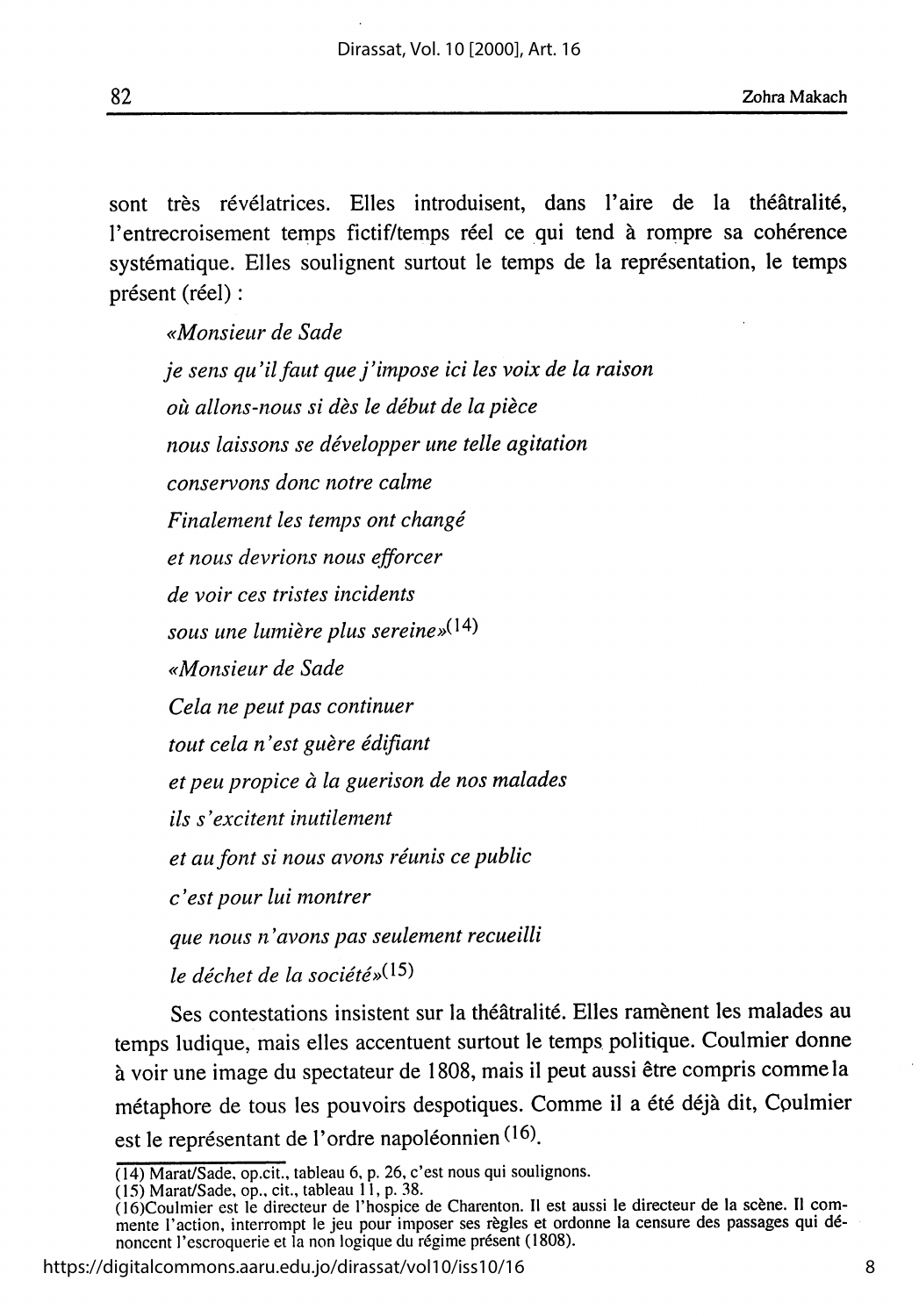Ainsi l'opposition Coulmier/Roux, à titre d'exemple, peut se lire aussi comme une oppostion de temps. L'un représente le temps monarchique, l'autre l'esprit révolutionnaire (17). En d'autres termes, la cœxistence de deux temps indique la cœxistence de deux points de vue de l'histoire et à la limite de deux idéologies : «Si quelqu'un du public est scandalisé / nous le prions de ne pas se formaliser/et de vouloir bien considérer / que ce spectacle est celui d'un passé/où tout était bien différent d'aujourd'hui/Ajourd'hui nous vivons naturellement dans la crainte de Dieu» $(18)$ .

#### **Temps et personnages**

Il est nécessaire de souligner que, même si les personnages du drame apparaissent dans un même espace, ils ne s'inscrivent pas tous dans le même temps fictionnel. Chaque personnage a sa propre temporalité. L'annonceur est un souffleur et un meneur de jeu. Son rôle est techniquement comparable à celui d'Arlequin classique. Il accentue le temps de la répétition. Il assure la liasion entre la scène et la salle. Ses commentaires et ses interventions nous rappellent sans cesse que la pièce se déroule «ici et maintenant» «pour la troisième fois maintenant vous voyez / celle qui joue ici Charlotte / tenter sa chance à la porte de Marat / A ses pieds Duperret en douloureux état (...) Observez qu'elle méprise ses supplications / et ne renonce en rien à sa décision/car rien ne peut changer ce qui est accompli... $\mathbf{y}^{(19)}$ .

La présence, sur scène, d'un meneur de jeu équivaut à un dédoublement de la fiction théâtrale. Autrement dit, il n'y a pas de sécurité temporelle. Les commentaires, au cours de l'action, indiquent le passage du temps, le retour à un temps autre, le temps social du spectateur. Le directeur de Charenton, quant à lui, incarne le hors-temps, le temps réel du spectateur. Il est une figure concrète, symbolique du pouvoir lui-même et d'un certain type d'Etat. Il donne à voir une image du spectateur de 1808, mais il peut aussi être compris comme la métaphore de tous les pouvoirs despotiques. Les réactions dogmatiques de

<sup>(17)</sup> Voir à ce propos le tableau 19, «Jacques Roux fait de l'agitation», p. 64-68.<br>(18) Marat/Sade, tableau 13, p. 48.

<sup>(19)</sup> Marat/Sade, Acte II, tableau 30, p. 127.

Published by Arab Journals Platform, 2000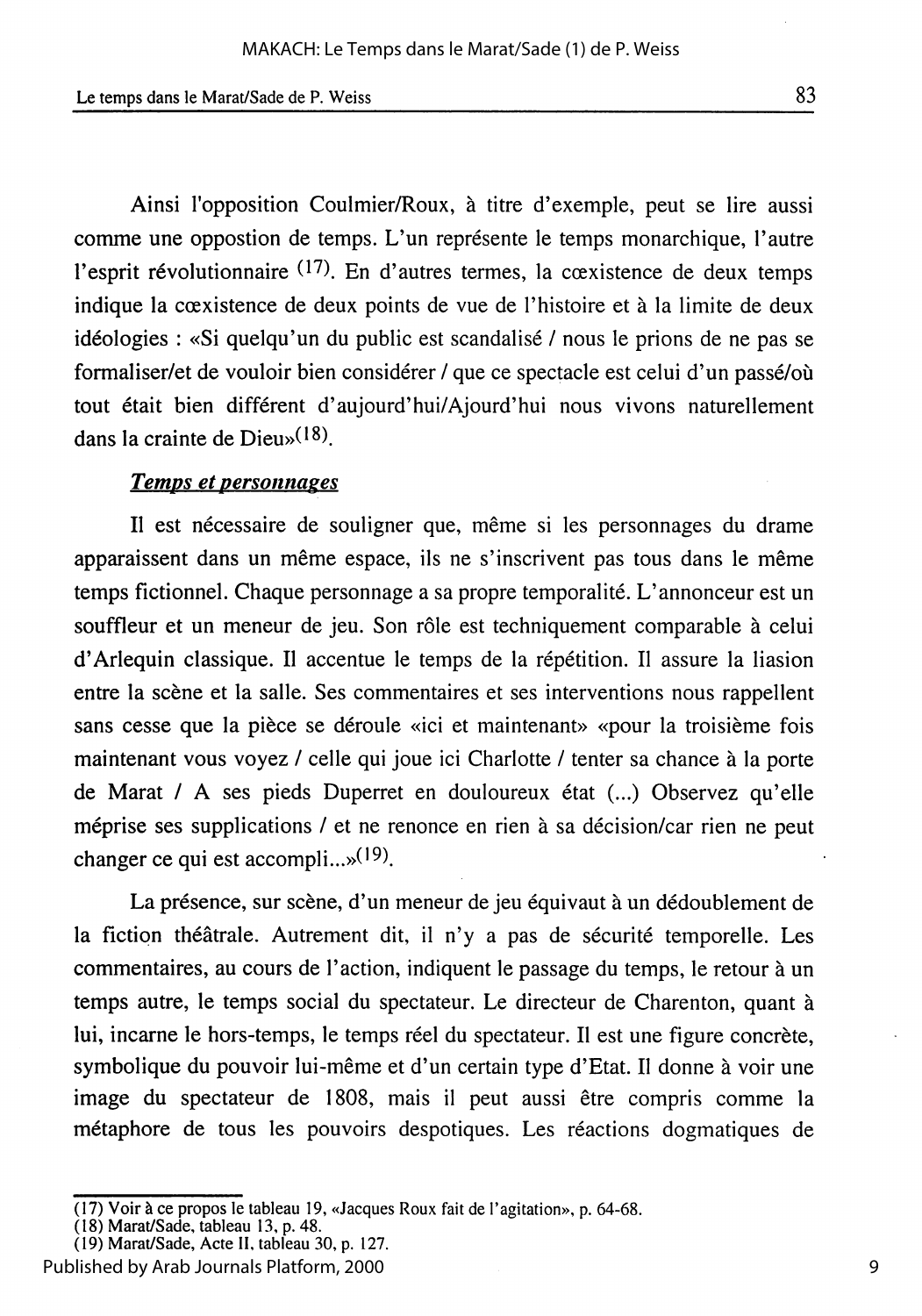Coulmier font de lui un public bourgeois, idéologiquement d'une grande étroitesse de vue, conservateur, sinon totalement ignorant. Cette mise en scène du comportement du spectateur par le truchement du jeu dans le jeu met ainsi indirectement en évidence une perspective idéologique de critique socio-politique. Les religieuses et les infirmiers introduisent, dans le temps fictionnel, la durée mesurable ; ils représentent le temps présent des pensionnaires de Charenton. Leur présence sur scène et leurs interventions cassent ce que Brecht appelle l'indentification et imposent et le temps de la représentation et le temps des pensionnaires de Charenton.

D'un autre côté, la durée du drame est aussi scandée par les manies des acteurs-malades, par leurs gestes habituels, par leurs déplacements qui mettent en valeur leur situation spatio-temporelle<sup>(20)</sup>. Pris par le désir de jouer et conscients d'être joués, les malades mélangent le temps de la fiction et le temps présent (leur propre situation). Ils oublient leur rôle, «se jettent au sol en pleine crise d'hystèrie». Les déments ont du mal à entrer dans la peau du personnage qu'ils jouent. L'acteur se détache de son rôle, expose son personnage, ne l'incarne pas. Ce qui compte c'est moins le personnage et l'action que la situation et le geste. Le spectateur se trouve devant un contrôle constant du personnage par l'acteur. Il est impossible de ne pas ressentir la distanciation. Par cette forme, Weiss veut aider l'acteur-dément-voire le récepteur- à se découvrir lui-même à travers le fictif et à prendre conscience de ses virtualités. Le tableau six, «Agitation réprimée», en est un très bon exemple. Les chanteurs passent du narratif au réfléxif, de la fiction à une incitation à la révolte qui excite les déments, les dresse contre l'autorité de Coulmier. Il n'est plus question d'hier mais de «maintenant» : «Et v'là les autres maintenant qui nous pompent le sang / ils nous jettent des chiffons de papier / qu'ils veulent nous faire prendre pour  $de^{(21)}$ .

<sup>(20)</sup> Il suffit que J. Roux dénonce l'escroquerie et le despotisme de l'ordre présent pour que les ma-<br>lades se groupent et s'agitent fiévreusement d'un bout à l'autre de la scène. La fin du spectacle en est un très bon exemple. Conscients d'être manipulés par les autres, les malades refusent la clôture et se ruent sur les Coulmier.

<sup>(21)</sup> Marat/Sade, op. cit., Acte I, tableau 6, p. 25. C'est nous qui soulignons.